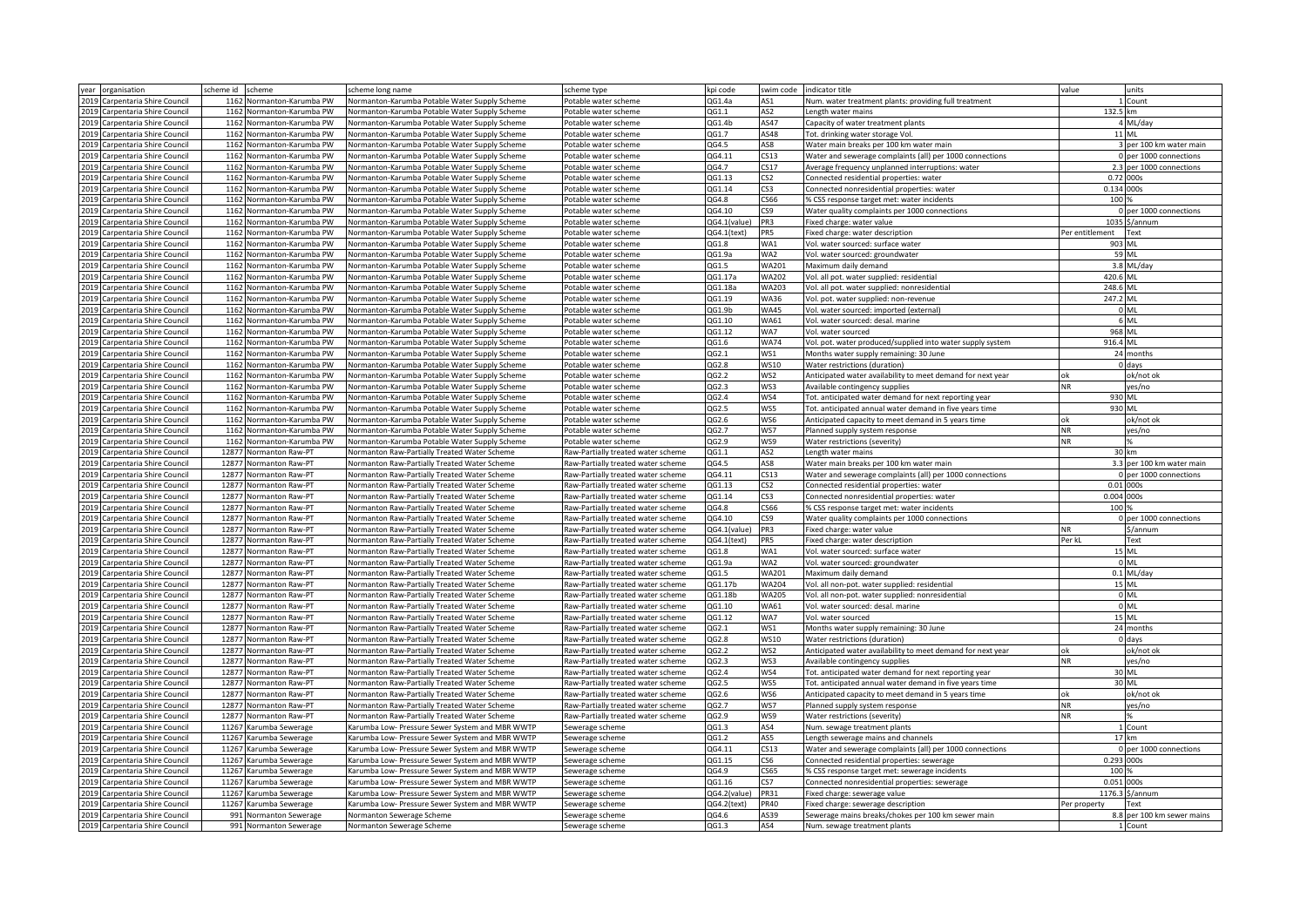|              | 2019 Carpentaria Shire Council                         |              | 991 Normanton Sewerage                   | Normanton Sewerage Scheme                                                | Sewerage scheme          | QG1.2           | AS5                            | Length sewerage mains and channels                            | 22.7 km                   |
|--------------|--------------------------------------------------------|--------------|------------------------------------------|--------------------------------------------------------------------------|--------------------------|-----------------|--------------------------------|---------------------------------------------------------------|---------------------------|
|              | 2019 Carpentaria Shire Council                         | 991          | Normanton Sewerage                       | Normanton Sewerage Scheme                                                | sewerage scheme          | QG4.11          | CS13                           | Water and sewerage complaints (all) per 1000 connections      | per 1000 connections      |
| 2019         | Carpentaria Shire Council                              | 991          | Normanton Sewerage                       | Normanton Sewerage Scheme                                                | ewerage scheme           | QG1.15          | CS <sub>6</sub>                | Connected residential properties: sewerage                    | 0.413<br>000s             |
|              | 2019 Carpentaria Shire Council                         |              | 991 Normanton Sewerage                   | Normanton Sewerage Scheme                                                | sewerage scheme          | QG4.9           | CS65                           | % CSS response target met: sewerage incidents                 | 100 %                     |
|              | 2019 Carpentaria Shire Council                         |              | 991 Normanton Sewerage                   | Normanton Sewerage Scheme                                                | Sewerage scheme          | QG1.16          | CS7                            | Connected nonresidential properties: sewerage                 | 0.058 000s                |
|              | 2019 Carpentaria Shire Council                         |              | 991 Normanton Sewerage                   | Normanton Sewerage Scheme                                                | Sewerage scheme          | QG4.2(value)    | PR31                           | Fixed charge: sewerage value                                  | 808.6<br>\$/annum         |
|              | 2019 Carpentaria Shire Council                         | 991          | Normanton Sewerage                       | Normanton Sewerage Scheme                                                | Sewerage scheme          | QG4.2(text)     | <b>PR40</b>                    | Fixed charge: sewerage description                            | Per property<br>Text      |
| 2019         | Carpentaria Shire Council                              | 1328         | Carpentaria SC WSP                       | Carpentaria Shire Council WSP-wide                                       | WSP                      | QG1.4a          | AS1                            | Num. water treatment plants: providing full treatment         | Count                     |
|              | 2019 Carpentaria Shire Council                         |              | 1328 Carpentaria SC WSP                  | Carpentaria Shire Council WSP-wide                                       | <b>WSP</b>               | QG1.1           | AS <sub>2</sub>                | Length water mains                                            | 162.5 km                  |
|              | 2019 Carpentaria Shire Council                         |              | 1328 Carpentaria SC WSP                  | Carpentaria Shire Council WSP-wide                                       | <b>WSP</b>               | QG4.6           | AS39                           | Sewerage mains breaks/chokes per 100 km sewer main            | per 100 km sewer mains    |
|              | 2019 Carpentaria Shire Council                         |              | 1328 Carpentaria SC WSP                  | Carpentaria Shire Council WSP-wide                                       | <b>WSP</b>               | QG1.3           | AS4                            | Num. sewage treatment plants                                  | 2 Count                   |
|              | 2019 Carpentaria Shire Council                         | 1328         | arpentaria SC WSP                        | Carpentaria Shire Council WSP-wide                                       | <b>WSP</b>               | QG1.4b          | AS47                           | Capacity of water treatment plants                            | ML/day                    |
| 2019         | Carpentaria Shire Council                              | 1328         | arpentaria SC WSP                        | Carpentaria Shire Council WSP-wide                                       | <b>WSP</b>               | QG1.7           | AS48                           | Tot. drinking water storage Vol.                              | 11 ML                     |
|              | 2019 Carpentaria Shire Council                         | 1328         | arpentaria SC WSP                        | Carpentaria Shire Council WSP-wide                                       | WSP                      | QG1.2           | AS5                            | Length sewerage mains and channels                            | 39.7 km                   |
|              | 2019 Carpentaria Shire Council                         | 1328         | Carpentaria SC WSP                       | Carpentaria Shire Council WSP-wide                                       | <b>WSP</b>               | QG4.5           | AS8                            | Water main breaks per 100 km water main                       | 3.1 per 100 km water main |
|              | 2019 Carpentaria Shire Council                         | 1328         | Carpentaria SC WSP                       | Carpentaria Shire Council WSP-wide                                       | <b>WSP</b>               | QG4.11          | CS13                           | Water and sewerage complaints (all) per 1000 connections      | 0 per 1000 connections    |
|              | 2019 Carpentaria Shire Council                         | 1328         | Carpentaria SC WSP                       | Carpentaria Shire Council WSP-wide                                       | <b>WSP</b>               | QG4.7           | CS17                           | Average frequency unplanned interruptions: water              | 2.3 per 1000 connections  |
| 2019         | Carpentaria Shire Council                              | 1328         | Carpentaria SC WSP                       | Carpentaria Shire Council WSP-wide                                       | <b>WSP</b>               | QG1.13          | CS <sub>2</sub>                | Connected residential properties: water                       | 0.73 000s                 |
|              | 2019 Carpentaria Shire Council                         |              | 1328 Carpentaria SC WSP                  | Carpentaria Shire Council WSP-wide                                       | <b>WSP</b>               | QG1.14          | CS3                            | Connected nonresidential properties: water                    | 0.138 000s                |
|              | 2019 Carpentaria Shire Council                         |              | 1328 Carpentaria SC WSP                  | Carpentaria Shire Council WSP-wide                                       | <b>WSP</b>               | QG1.15          | CS6                            | Connected residential properties: sewerage                    | 0.706 000s                |
|              | 2019 Carpentaria Shire Council                         | 1328         | Carpentaria SC WSP                       | Carpentaria Shire Council WSP-wide                                       | <b>WSP</b>               | QG4.9           | CS65                           | % CSS response target met: sewerage incidents                 | 100                       |
|              | 2019 Carpentaria Shire Council                         | 1328         | Carpentaria SC WSP                       | Carpentaria Shire Council WSP-wide                                       | <b>WSP</b>               | QG4.8           | C566                           | % CSS response target met: water incidents                    | 100                       |
| 2019         | Carpentaria Shire Council                              | 1328         | Carpentaria SC WSP                       | Carpentaria Shire Council WSP-wide                                       | <b>WSP</b>               | QG1.16          | CS7                            | Connected nonresidential properties: sewerage                 | 0.109 000s                |
|              | 2019 Carpentaria Shire Council                         | 1328         | Carpentaria SC WSP                       | Carpentaria Shire Council WSP-wide                                       | <b>WSP</b>               | QG4.10          | CS9                            | Water quality complaints per 1000 connections                 | per 1000 connections      |
|              | 2019 Carpentaria Shire Council                         | 1328         | Carpentaria SC WSP                       | Carpentaria Shire Council WSP-wide                                       | <b>WSP</b>               | QG3.9           | FN1                            | Revenue: all (NPR) water                                      | 1669.563<br>\$,000        |
|              | 2019 Carpentaria Shire Council                         | 1328         | Carpentaria SC WSP                       | Carpentaria Shire Council WSP-wide                                       | <b>WSP</b>               | QG3.6           | <b>FN10</b>                    | Nominal written down replacement cost: fixed sewerage assets  | 17188.016<br>\$.000       |
|              | 2019 Carpentaria Shire Council                         | 1328         | Carpentaria SC WSP                       | Carpentaria Shire Council WSP-wide                                       | <b>WSP</b>               | QG3.11          | FN11                           | Costs: operating water per connection                         | 1113.73<br>\$/connection  |
| 2019         | Carpentaria Shire Council                              | 1328         | Carpentaria SC WSP                       | Carpentaria Shire Council WSP-wide                                       | <b>WSP</b>               | QG3.12          | <b>FN12</b>                    | Costs: operating sewerage per connection                      | 717.43<br>\$/connection   |
|              | 2019 Carpentaria Shire Council                         | 1328         |                                          | Carpentaria Shire Council WSP-wide                                       | <b>WSP</b>               |                 | <b>FN14</b>                    |                                                               | 360.922<br>\$,000         |
|              | 2019 Carpentaria Shire Council                         |              | Carpentaria SC WSP                       |                                                                          | <b>WSP</b>               | QG3.1<br>QG3.2  |                                | CAPEX: water supply                                           | 153.907<br>\$,000         |
|              |                                                        | 1328         | Carpentaria SC WSP                       | Carpentaria Shire Council WSP-wide                                       |                          |                 | <b>FN15</b>                    | CAPEX: sewerage                                               | 1413.531                  |
| 2019<br>2019 | Carpentaria Shire Council<br>Carpentaria Shire Council | 1328<br>1328 | Carpentaria SC WSP<br>Carpentaria SC WSP | Carpentaria Shire Council WSP-wide<br>Carpentaria Shire Council WSP-wide | <b>WSP</b><br><b>WSP</b> | QG3.10<br>QG3.3 | FN <sub>2</sub><br><b>FN26</b> | Revenue: all (NPR) sewerage<br>Capital works grants: water    | \$,000<br>5.000           |
|              |                                                        |              |                                          |                                                                          |                          |                 |                                |                                                               |                           |
| 2019         | Carpentaria Shire Council                              | 1328         | Carpentaria SC WSP                       | Carpentaria Shire Council WSP-wide                                       | <b>WSP</b>               | QG3.4           | <b>FN27</b>                    | Capital works grants: sewerage                                | \$,000                    |
|              | 2019 Carpentaria Shire Council                         | 1328         | Carpentaria SC WSP                       | Carpentaria Shire Council WSP-wide                                       | <b>WSP</b>               | QG3.7           | <b>FN74</b>                    | Current replacement costs: fixed water assets                 | 71226.692<br>\$,000       |
|              | 2019 Carpentaria Shire Council                         | 1328         | Carpentaria SC WSP                       | Carpentaria Shire Council WSP-wide                                       | WSP                      | QG3.8           | <b>FN75</b>                    | Current replacement costs: fixed sewerage assets              | 25240.292<br>\$,000       |
|              | 2019 Carpentaria Shire Council                         | 1328         | Carpentaria SC WSP                       | Carpentaria Shire Council WSP-wide                                       | <b>WSP</b>               | QG3.13          | <b>FN76</b>                    | Costs: maintenance water                                      | 289.237<br>\$.000         |
|              | 2019 Carpentaria Shire Council                         | 1328         | Carpentaria SC WSP                       | Carpentaria Shire Council WSP-wide                                       | <b>WSP</b>               | QG3.14          | <b>FN77</b>                    | Costs: maintenance sewerage                                   | 240.453<br>\$.000         |
| 2019         | Carpentaria Shire Council                              | 1328         | Carpentaria SC WSP                       | Carpentaria Shire Council WSP-wide                                       | <b>WSP</b>               | QG3.15          | <b>FN78</b>                    | Current cost depreciation: water                              | \$,000<br>1089.88         |
|              | 2019 Carpentaria Shire Council                         | 1328         | Carpentaria SC WSP                       | Carpentaria Shire Council WSP-wide                                       | <b>WSP</b>               | QG3.16          | <b>FN79</b>                    | Current cost depreciation: sewerage                           | 548.877<br>\$.000         |
|              | 2019 Carpentaria Shire Council                         |              | 1328 Carpentaria SC WSP                  | Carpentaria Shire Council WSP-wide                                       | <b>WSP</b>               | QG3.17          | <b>FN80</b>                    | Previous 5 year average annual renewals expenditure: water    | \$,000<br>181.782         |
|              | 2019 Carpentaria Shire Council                         |              | 1328 Carpentaria SC WSP                  | Carpentaria Shire Council WSP-wide                                       | <b>WSP</b>               | QG3.18          | <b>FN81</b>                    | Previous 5 year average annual renewals expenditure: sewerage | 137.604<br>\$,000         |
|              | 2019 Carpentaria Shire Council                         | 1328         | Carpentaria SC WSP                       | Carpentaria Shire Council WSP-wide                                       | <b>WSP</b>               | QG3.19          | <b>FN82</b>                    | Forecast 5 year average annual renewals expenditure: water    | 440<br>\$.000             |
| 2019         | Carpentaria Shire Council                              | 1328         | Carpentaria SC WSP                       | Carpentaria Shire Council WSP-wide                                       | <b>WSP</b>               | QG3.20          | <b>FN83</b>                    | Forecast 5 year average annual renewals expenditure: sewerage | 246<br>\$,000             |
|              | 2019 Carpentaria Shire Council                         | 1328         | Carpentaria SC WSP                       | Carpentaria Shire Council WSP-wide                                       | <b>WSP</b>               | QG3.5           | FN9                            | Nominal written down replacement cost: fixed water assets     | 42921.18<br>\$,000        |
|              | 2019 Carpentaria Shire Council                         | 1328         | Carpentaria SC WSP                       | Carpentaria Shire Council WSP-wide                                       | WSP                      | QG4.1(value)    | PR3                            | Fixed charge: water value                                     | 1035<br>\$/annum          |
|              | 2019 Carpentaria Shire Council                         | 1328         | Carpentaria SC WSP                       | Carpentaria Shire Council WSP-wide                                       | <b>WSP</b>               | QG4.2(value)    | PR31                           | Fixed charge: sewerage value                                  | 944.12<br>\$/annum        |
|              | 2019 Carpentaria Shire Council                         | 1328         | Carpentaria SC WSP                       | Carpentaria Shire Council WSP-wide                                       | <b>WSP</b>               | QG4.2(text)     | <b>PR40</b>                    | Fixed charge: sewerage description                            | Per property<br>Text      |
| 2019         | Carpentaria Shire Council                              | 1328         | Carpentaria SC WSP                       | Carpentaria Shire Council WSP-wide                                       | <b>WSP</b>               | QG4.3           | <b>PR47</b>                    | Annual bill based on 200kL/a: water+sewerage                  | 1979.12                   |
| 2019         | Carpentaria Shire Council                              | 1328         | Carpentaria SC WSP                       | Carpentaria Shire Council WSP-wide                                       | WSP                      | QG4.4           | <b>PR48</b>                    | Typical residential bill: water+sewerage                      | 2240.42                   |
|              | 2019 Carpentaria Shire Council                         | 1328         | Carpentaria SC WSP                       | Carpentaria Shire Council WSP-wide                                       | <b>WSP</b>               | QG4.1(text)     | PR5                            | Fixed charge: water description                               | Per entitlement<br>Text   |
|              | 2019 Carpentaria Shire Council                         |              | 1328 Carpentaria SC WSP                  | Carpentaria Shire Council WSP-wide                                       | <b>WSP</b>               | QG1.8           | WA1                            | Vol. water sourced: surface water                             | 918 ML                    |
|              | 2019 Carpentaria Shire Council                         | 1328         | Carpentaria SC WSP                       | Carpentaria Shire Council WSP-wide                                       | <b>WSP</b>               | QG1.9a          | WA2                            | Vol. water sourced: groundwater                               | 59 ML                     |
|              | 2019 Carpentaria Shire Council                         | 1328         | Carpentaria SC WSP                       | Carpentaria Shire Council WSP-wide                                       | <b>WSP</b>               | QG1.5           | WA201                          | Maximum daily demand                                          | 3.9 ML/day                |
|              | 2019 Carpentaria Shire Council                         | 1328         | Carpentaria SC WSP                       | Carpentaria Shire Council WSP-wide                                       | <b>WSP</b>               | QG1.17a         | <b>WA202</b>                   | Vol. all pot. water supplied: residential                     | 420.6 ML                  |
|              | 2019 Carpentaria Shire Council                         | 1328         | Carpentaria SC WSP                       | Carpentaria Shire Council WSP-wide                                       | WSP                      | QG1.18a         | WA203                          | Vol. all pot. water supplied: nonresidential                  | 248.6 ML                  |
|              | 2019 Carpentaria Shire Council                         | 1328         | Carpentaria SC WSP                       | Carpentaria Shire Council WSP-wide                                       | <b>WSP</b>               | QG1.17b         | <b>WA204</b>                   | Vol. all non-pot. water supplied: residential                 | 15 ML                     |
|              | 2019 Carpentaria Shire Council                         | 1328         | Carpentaria SC WSP                       | Carpentaria Shire Council WSP-wide                                       | <b>WSP</b>               | QG1.18b         | <b>WA205</b>                   | Vol. all non-pot. water supplied: nonresidential              | 0 ML                      |
|              | 2019 Carpentaria Shire Council                         | 1328         | Carpentaria SC WSP                       | Carpentaria Shire Council WSP-wide                                       | <b>WSP</b>               | QG1.11          | <b>WA26</b>                    | Vol. recycled sewage supplied: all                            | ML<br><b>NR</b>           |
|              | 2019 Carpentaria Shire Council                         | 1328         | arpentaria SC WSP                        | Carpentaria Shire Council WSP-wide                                       | <b>WSP</b>               | QG1.19          | <b>WA36</b>                    | Vol. pot. water supplied: non-revenue                         | 247.2 ML                  |
|              | 2019 Carpentaria Shire Council                         |              | 1328 Carpentaria SC WSP                  | Carpentaria Shire Council WSP-wide                                       | <b>WSP</b>               | QG1.9b          | <b>WA45</b>                    | Vol. water sourced: imported (external)                       | <b>ML</b>                 |
|              | 2019 Carpentaria Shire Council                         |              | 1328 Carpentaria SC WSP                  | Carpentaria Shire Council WSP-wide                                       | <b>WSP</b>               | QG1.10          | WA61                           | Vol. water sourced: desal. marine                             | 6 ML                      |
|              | 2019 Carpentaria Shire Council                         | 1328         | Carpentaria SC WSP                       | Carpentaria Shire Council WSP-wide                                       | <b>WSP</b>               | QG1.12          | WA7                            | Vol. water sourced                                            | 983 ML                    |
|              | 2019 Carpentaria Shire Council                         | 1328         | Carpentaria SC WSP                       | Carpentaria Shire Council WSP-wide                                       | <b>WSP</b>               | QG1.6           | <b>WA74</b>                    | Vol. pot. water produced/supplied into water supply system    | 916.4 ML                  |
|              | 2019 Carpentaria Shire Council                         | 1328         | arpentaria SC WSP                        | Carpentaria Shire Council WSP-wide                                       | <b>WSP</b>               | QG1.20          | WF1                            | Tot. full-time equivalent water+sewerage employees            | 6 FTEs                    |
|              | 2019 Carpentaria Shire Council                         | 1328         | Carpentaria SC WSP                       | Carpentaria Shire Council WSP-wide                                       | <b>WSP</b>               | QG2.1           | WS1                            | Months water supply remaining: 30 June                        | 24 months                 |
|              | 2019 Carpentaria Shire Council                         | 1328         | Carpentaria SC WSP                       | Carpentaria Shire Council WSP-wide                                       | WSP                      | QG2.8           | WS10                           | Water restrictions (duration)                                 | days                      |
|              | 2019 Carpentaria Shire Council                         | 1328         | Carpentaria SC WSP                       | Carpentaria Shire Council WSP-wide                                       | <b>WSP</b>               | QG2.2           | WS2                            | Anticipated water availability to meet demand for next year   | ok/not ok                 |
|              | 2019 Carpentaria Shire Council                         |              | 1328 Carpentaria SC WSP                  | Carpentaria Shire Council WSP-wide                                       | <b>WSP</b>               | QG2.3           | WS3                            | Available contingency supplies                                | <b>NR</b><br>yes/no       |